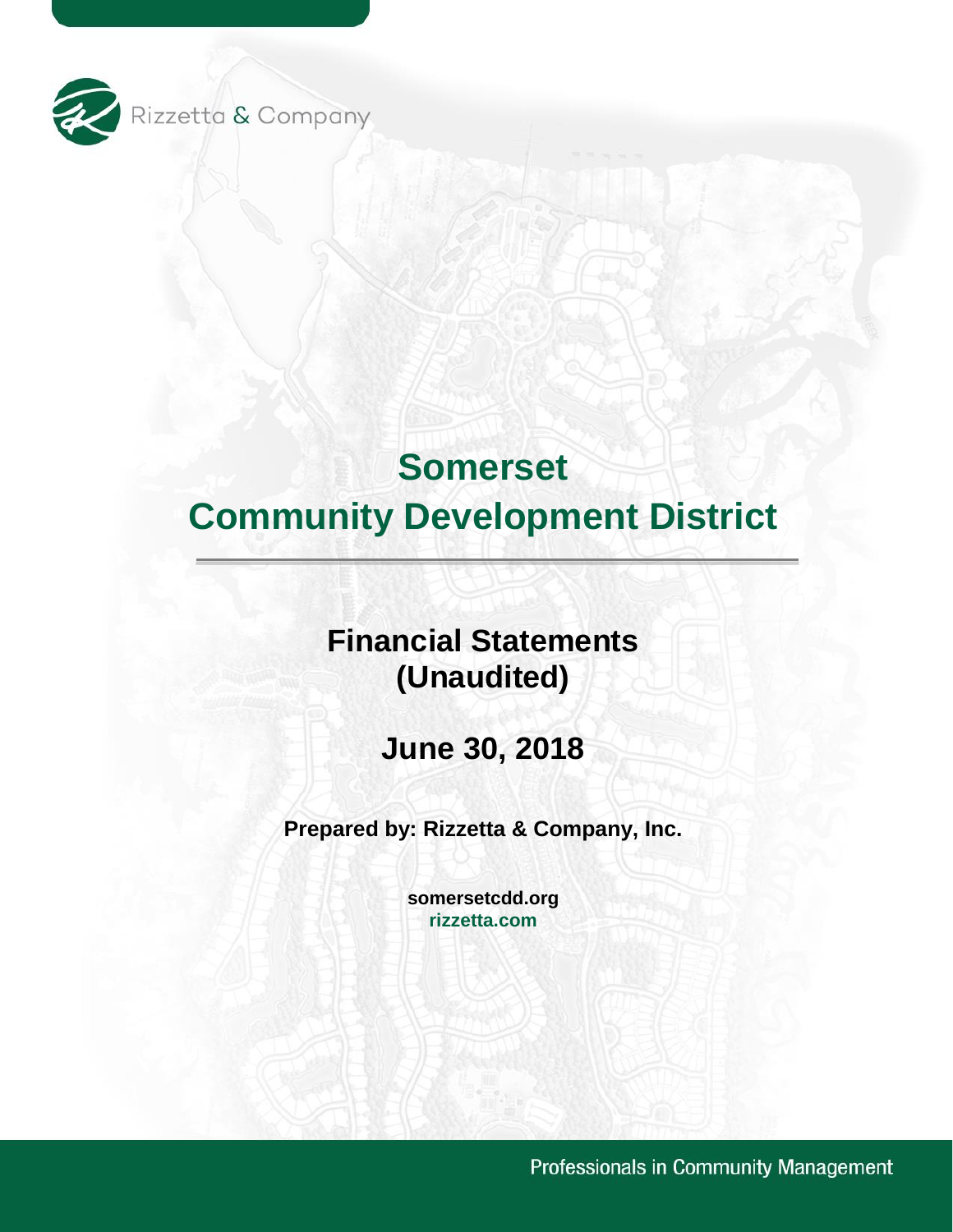#### Balance Sheet

#### As of 6/30/2018

#### (In Whole Numbers)

|                                    | General Fund | <b>Reserve Fund</b> | Debt Service<br>Fund | Total<br>Governmental<br>Funds | General Fixed<br><b>Assets Account</b><br>Group | General<br>Long-Term Debt<br>Account Group |
|------------------------------------|--------------|---------------------|----------------------|--------------------------------|-------------------------------------------------|--------------------------------------------|
| Assets                             |              |                     |                      |                                |                                                 |                                            |
| Cash In Bank                       | 503,108      | $\Omega$            | $\Omega$             | 503,108                        | $\Omega$                                        |                                            |
| Investments                        | 175,246      | $\theta$            | 1,259,911            | 1,435,157                      |                                                 |                                            |
| <b>Investments--Reserves</b>       | 0            | 313,177             | $\Omega$             | 313,177                        |                                                 |                                            |
| <b>Accounts Receivable</b>         |              | 0                   |                      |                                |                                                 |                                            |
| Prepaid Expenses                   |              | $\Omega$            | 0                    |                                |                                                 |                                            |
| Due From Other Funds               | $\mathbf{0}$ | 150,000             | 197,716              | 347,716                        |                                                 |                                            |
| Amount Available in Debt Service   |              | $\Omega$            |                      |                                |                                                 | 1,457,627                                  |
| Amount To Be Provided Debt Service |              | 0                   |                      |                                | $\Omega$                                        | 11,937,373                                 |
| <b>Fixed Assets</b>                |              |                     |                      |                                | 10,915,039                                      | $\theta$                                   |
| <b>Total Assets</b>                | 678,354      | 463,177             | 1,457,627            | 2,599,158                      | 10,915,039                                      | 13,395,000                                 |
| Liabilities                        |              |                     |                      |                                |                                                 |                                            |
| Accounts Payable                   | 15,827       | $\Omega$            | $\Omega$             | 15,827                         | $\Omega$                                        |                                            |
| Accrued Expenses Payable           | 750          | 0                   | 0                    | 750                            |                                                 |                                            |
| Due To Other Funds                 | 347,716      |                     |                      | 347,716                        |                                                 |                                            |
| Other Bonds Payable                | 0            | $\theta$            | 0                    | 0                              |                                                 |                                            |
| Revenue Bonds Payable--Long Term   | 0            | $\theta$            | $\boldsymbol{0}$     |                                | 0                                               | 13,395,000                                 |
| <b>Total Liabilities</b>           | 364,293      | $\Omega$            | $\Omega$             | 364,293                        | $\Omega$                                        | 13,395,000                                 |
| Fund Equity & Other Credits        |              |                     |                      |                                |                                                 |                                            |
| <b>Beginning Fund Balance</b>      | 84,907       | 311,275             | 1,445,663            | 1,841,846                      | 10,915,039                                      |                                            |
| Net Change in Fund Balance         | 229,154      | 151,902             | 11,963               | 393,019                        | $\Omega$                                        | $\theta$                                   |
| Total Fund Equity & Other Credits  | 314,061      | 463,177             | 1,457,627            | 2,234,865                      | 10,915,039                                      | $\Omega$                                   |
| Total Liabilities & Fund Equity    | 678,354      | 463,177             | 1,457,627            | 2,599,158                      | 10,915,039                                      | 13,395,000                                 |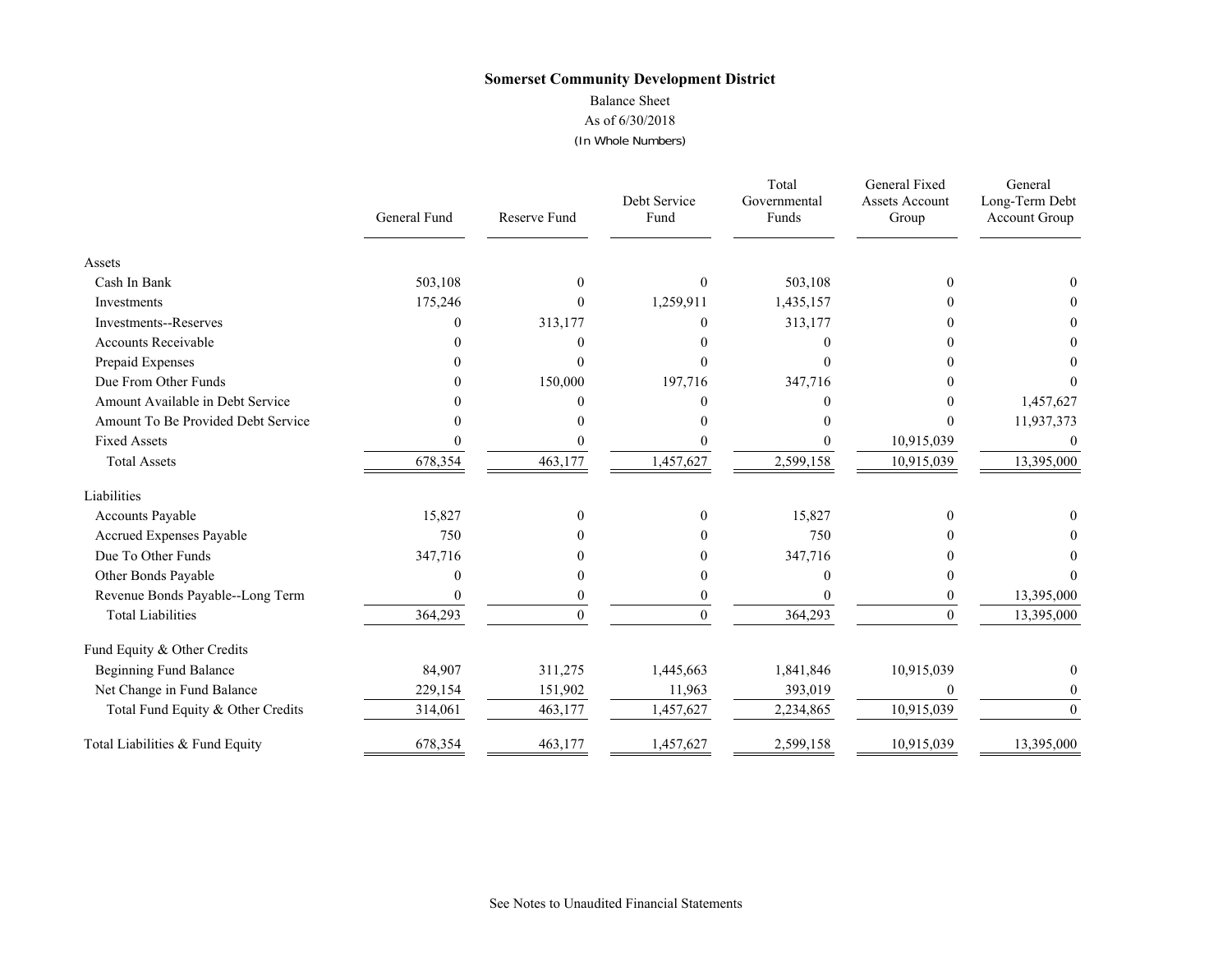Statement of Revenues and Expenditures 001 - General Fund From 10/1/2017 Through 6/30/2018 (In Whole Numbers)

|                                                    | Annual Budget    | <b>YTD Budget</b> | <b>YTD</b> Actual | <b>YTD</b> Variance | Percent Annual<br><b>Budget Remaining</b> |
|----------------------------------------------------|------------------|-------------------|-------------------|---------------------|-------------------------------------------|
| Revenues                                           |                  |                   |                   |                     |                                           |
| <b>Interest Earnings</b>                           |                  |                   |                   |                     |                                           |
| <b>Interest Earnings</b>                           | $\boldsymbol{0}$ | $\boldsymbol{0}$  | 122               | 122                 | $0.00\%$                                  |
| Special Assessments                                |                  |                   |                   |                     |                                           |
| Tax Roll                                           | 149,747          | 149,747           | 154,578           | 4,831               | $(3.22)\%$                                |
| Off Roll                                           | 267,028          | 267,028           | 267,660           | 632                 | $(0.23)\%$                                |
| <b>Total Revenues</b>                              | 416,775          | 416,775           | 422,360           | 5,585               | $(1.34)\%$                                |
| Expenditures                                       |                  |                   |                   |                     |                                           |
| Legislative                                        |                  |                   |                   |                     |                                           |
| Supervisor Fees                                    | 2,400            | 1,800             | $\boldsymbol{0}$  | 1,800               | 100.00%                                   |
| Financial & Administrative                         |                  |                   |                   |                     |                                           |
| <b>Administrative Services</b>                     | 4,500            | 3,375             | 3,375             | $\mathbf{0}$        | 25.00%                                    |
| District Management                                | 25,700           | 19,275            | 19,275            | $\theta$            | 24.99%                                    |
| District Engineer                                  | 3,600            | 2,700             | 7,000             | (4,300)             | $(94.44)\%$                               |
| Disclosure Report                                  | 500              | 500               | 1,500             | (1,000)             | $(200.00)\%$                              |
| <b>Trustees Fees</b>                               | 6,500            | 5,417             | 4,469             | 948                 | 31.24%                                    |
| Financial & Revenue Collections                    | 10,000           | 8,750             | 8,750             | $\mathbf{0}$        | 12.49%                                    |
| Accounting Services                                | 17,000           | 12,750            | 12,750            | $\mathbf{0}$        | 24.99%                                    |
| <b>Auditing Services</b>                           | 3,200            | 3,200             | 3,223             | (23)                | (0.71)%                                   |
| Arbitrage Rebate Calculation                       | 650              | 650               | $\boldsymbol{0}$  | 650                 | 100.00%                                   |
| Travel                                             | 500              | 375               | $\mathbf{0}$      | 375                 | 100.00%                                   |
| Public Officials Liability Insurance               | 5,000            | 5,000             | 2,750             | 2,250               | 45.00%                                    |
| Miscellaneous Fees                                 | 750              | 563               | $\boldsymbol{0}$  | 563                 | 100.00%                                   |
| Legal Advertising                                  | 1,800            | 1,350             | $\mathbf{0}$      | 1,350               | 100.00%                                   |
| Dues, Licenses & Fees                              | 175              | 175               | 175               | $\theta$            | $0.00\%$                                  |
| Website Hostin, Maintenence,<br>Backup (and EMail) | 2,600            | 1,950             | 900               | 1,050               | 65.38%                                    |
| Legal Counsel                                      |                  |                   |                   |                     |                                           |
| <b>District Counsel</b>                            | 14,000           | 10,500            | 4,264             | 6,236               | 69.54%                                    |
| <b>Electric Utility Services</b>                   |                  |                   |                   |                     |                                           |
| <b>Street Lights</b>                               | 27,000           | 20,250            | $\boldsymbol{0}$  | 20,250              | 100.00%                                   |
| Utility-Irrigation                                 | 7,500            | 5,625             | 4,735             | 890                 | 36.86%                                    |
| Stormwater Control                                 |                  |                   |                   |                     |                                           |
| Stormwater System Maintenance                      | 5,000            | 3,750             | $\boldsymbol{0}$  | 3,750               | 100.00%                                   |
| Lake/Pond Bank Maintenance                         | 5,000            | 3,750             | 1,145             | 2,605               | 77.09%                                    |
| Miscellaneous Expense/Pond Liner<br>Repair         | 2,500            | 1,875             | $\mathbf{0}$      | 1,875               | 100.00%                                   |
| <b>Aquatic Plant Replacement</b>                   | 3,600            | 2,700             | $\boldsymbol{0}$  | 2,700               | 100.00%                                   |
| Other Physical Environment                         |                  |                   |                   |                     |                                           |
| General Liability Insurance                        | 6,500            | 6,500             | 5,050             | 1,450               | 22.30%                                    |
| Landscape Maintenance                              | 95,000           | 71,250            | 72,620            | (1,370)             | 23.55%                                    |
| <b>Irrigation Repairs</b>                          | 6,000            | 4,500             | 3,650             | 850                 | 39.17%                                    |
| Irrigation System Supply Pump<br>Maintenance       | 6,000            | 4,500             | 4,510             | (10)                | 24.82%                                    |
| Ornamental Lighting & Maintenance                  | 500              | 375               | $\boldsymbol{0}$  | 375                 | 100.00%                                   |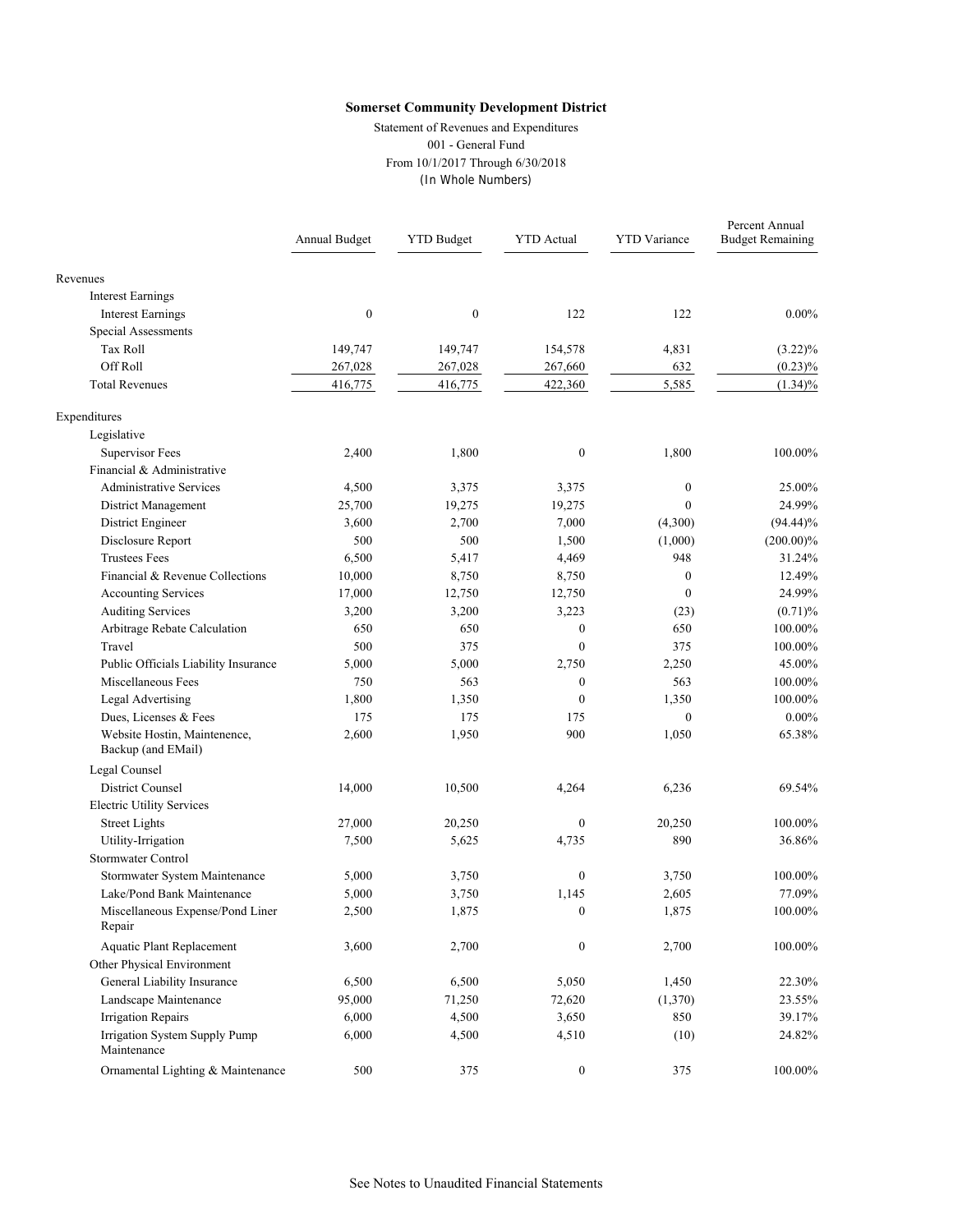Statement of Revenues and Expenditures 001 - General Fund From 10/1/2017 Through 6/30/2018 (In Whole Numbers)

|                                                                 | Annual Budget    | <b>YTD Budget</b> | <b>YTD</b> Actual | <b>YTD</b> Variance | Percent Annual<br><b>Budget Remaining</b> |
|-----------------------------------------------------------------|------------------|-------------------|-------------------|---------------------|-------------------------------------------|
| Irrigation Well Maintenance and<br>Repair                       | 3,600            | 2,700             | 149               | 2,552               | 95.87%                                    |
| Irrigation System-Feeder Pump<br>Maintenance                    | 1,000            | 750               | $\mathbf{0}$      | 750                 | 100.00%                                   |
| Irrigation System-Feeder Pump<br>Chemicals                      | 6,000            | 4,500             | 153               | 4,347               | 97.45%                                    |
| Pond Well Inspections NPDES                                     | 52,000           | 39,000            | 19,150            | 19,850              | 63.17%                                    |
| Landscape Replacement Plants,<br>Shrubs, Trees                  | 73,200           | 54,900            | $\Omega$          | 54,900              | 100.00%                                   |
| Landscape Miscellaneous Palm<br>Trees                           | 9,000            | 6,750             | $\mathbf{0}$      | 6,750               | 100.00%                                   |
| Landscape - Mulch                                               | 1,500            | 1,125             | $\theta$          | 1,125               | 100.00%                                   |
| Road & Street Facilities                                        |                  |                   |                   |                     |                                           |
| Street Light Decorative Light<br>Maintenance                    | 2,000            | 1,500             | 13,615            | (12, 115)           | $(580.73)\%$                              |
| Street/Parking Lot Sweeping                                     | 5,000            | 3,750             | $\overline{0}$    | 3,750               | 100.00%                                   |
| <b>Total Expenditures</b>                                       | 416,775          | 318,379           | 193,206           | 125,173             | 53.64%                                    |
| Excess of Revenue Over (Under)<br>Expenditures                  | $\boldsymbol{0}$ | 98,396            | 229,154           | 130,758             | $0.00\%$                                  |
| Excess of Rev./Other Sources Over<br>(Under) Expend./Other Uses | $\boldsymbol{0}$ | 98,396            | 229,154           | 130,758             | $0.00\%$                                  |
| Fund Balance Beginning of Period                                | $\mathbf{0}$     | $\boldsymbol{0}$  | 84,907            | 84,907              | $0.00\%$                                  |
|                                                                 |                  |                   |                   |                     |                                           |
| Fund Balance End of Period                                      | $\boldsymbol{0}$ | 98,396            | 314,061           | 215,665             | $0.00\%$                                  |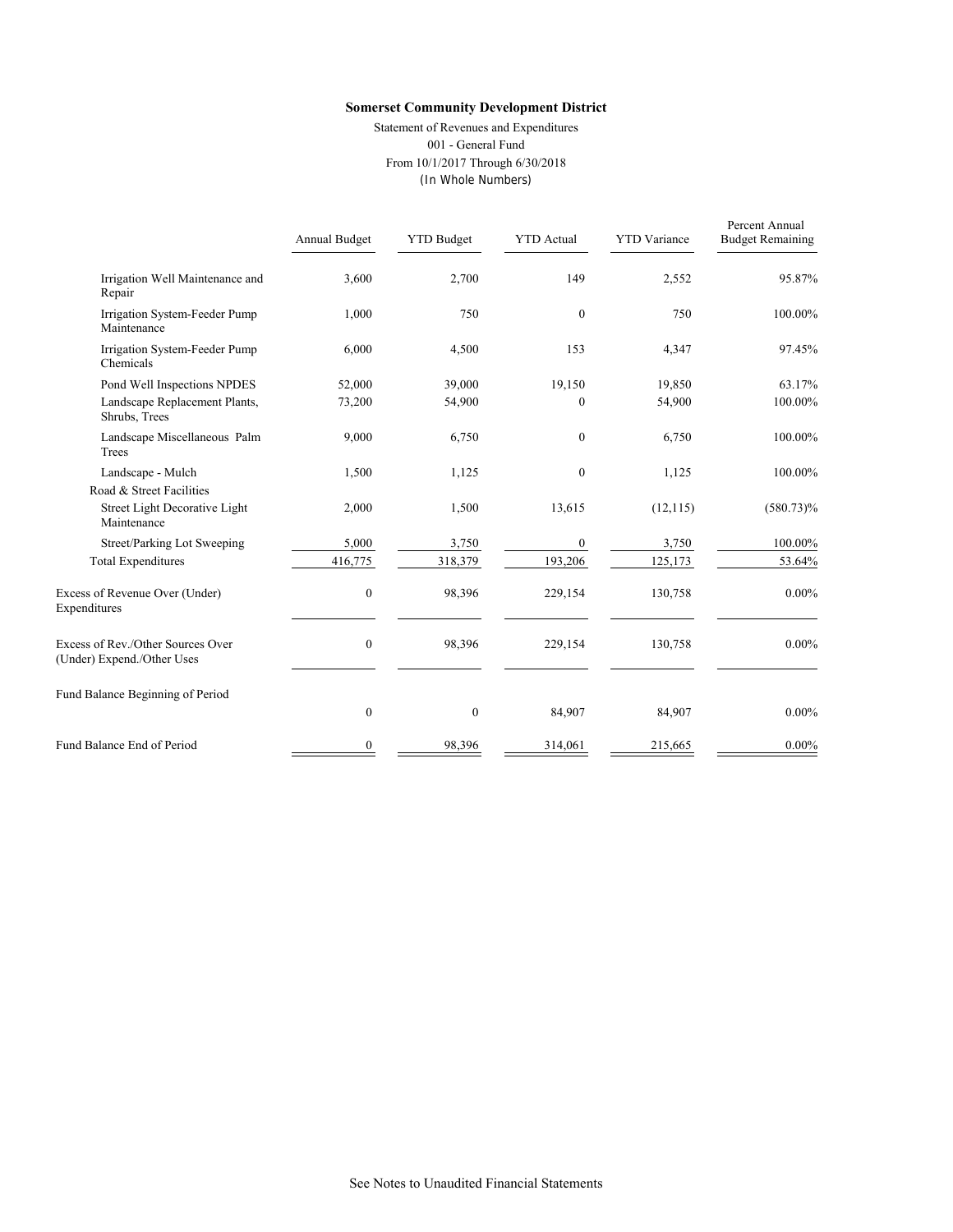Statement of Revenues and Expenditures 005 - Reserve Fund From 10/1/2017 Through 6/30/2018 (In Whole Numbers)

|                                                                 | Annual Budget    | <b>Current Period</b><br>Actual | <b>Budget To</b><br><b>Actual Variance</b> | <b>Budget Percent</b><br>Remaining |
|-----------------------------------------------------------------|------------------|---------------------------------|--------------------------------------------|------------------------------------|
| Revenues                                                        |                  |                                 |                                            |                                    |
| <b>Interest Earnings</b>                                        |                  |                                 |                                            |                                    |
| <b>Interest Earnings</b>                                        | $\boldsymbol{0}$ | 1,902                           | 1,902                                      | $0.00\%$                           |
| <b>Special Assessments</b>                                      |                  |                                 |                                            |                                    |
| <b>Tax Roll</b>                                                 | 80,000           | 80,000                          | 0                                          | $0.00\%$                           |
| Off Roll                                                        | 70,000           | 70,000                          | 0                                          | $0.00\%$                           |
| <b>Total Revenues</b>                                           | 150,000          | 151,902                         | 1,902                                      | 1.27%                              |
| Expenditures                                                    |                  |                                 |                                            |                                    |
| Contingency                                                     |                  |                                 |                                            |                                    |
| <b>Capital Reserves</b>                                         | 150,000          | 0                               | 150,000                                    | 100.00%                            |
| <b>Total Expenditures</b>                                       | 150,000          | $\Omega$                        | 150,000                                    | 100.00%                            |
| Excess of Revenue Over (Under)<br>Expenditures                  | $\boldsymbol{0}$ | 151,902                         | 151,902                                    | $0.00\%$                           |
| Excess of Rev./Other Sources Over<br>(Under) Expend./Other Uses | 0                | 151,902                         | 151,902                                    | $0.00\%$                           |
| Fund Balance, Beginning of Period                               |                  |                                 |                                            |                                    |
|                                                                 | $\boldsymbol{0}$ | 311,275                         | 311,275                                    | $0.00\%$                           |
| Fund Balance, End of Period                                     | 0                | 463,177                         | 463,177                                    | $0.00\%$                           |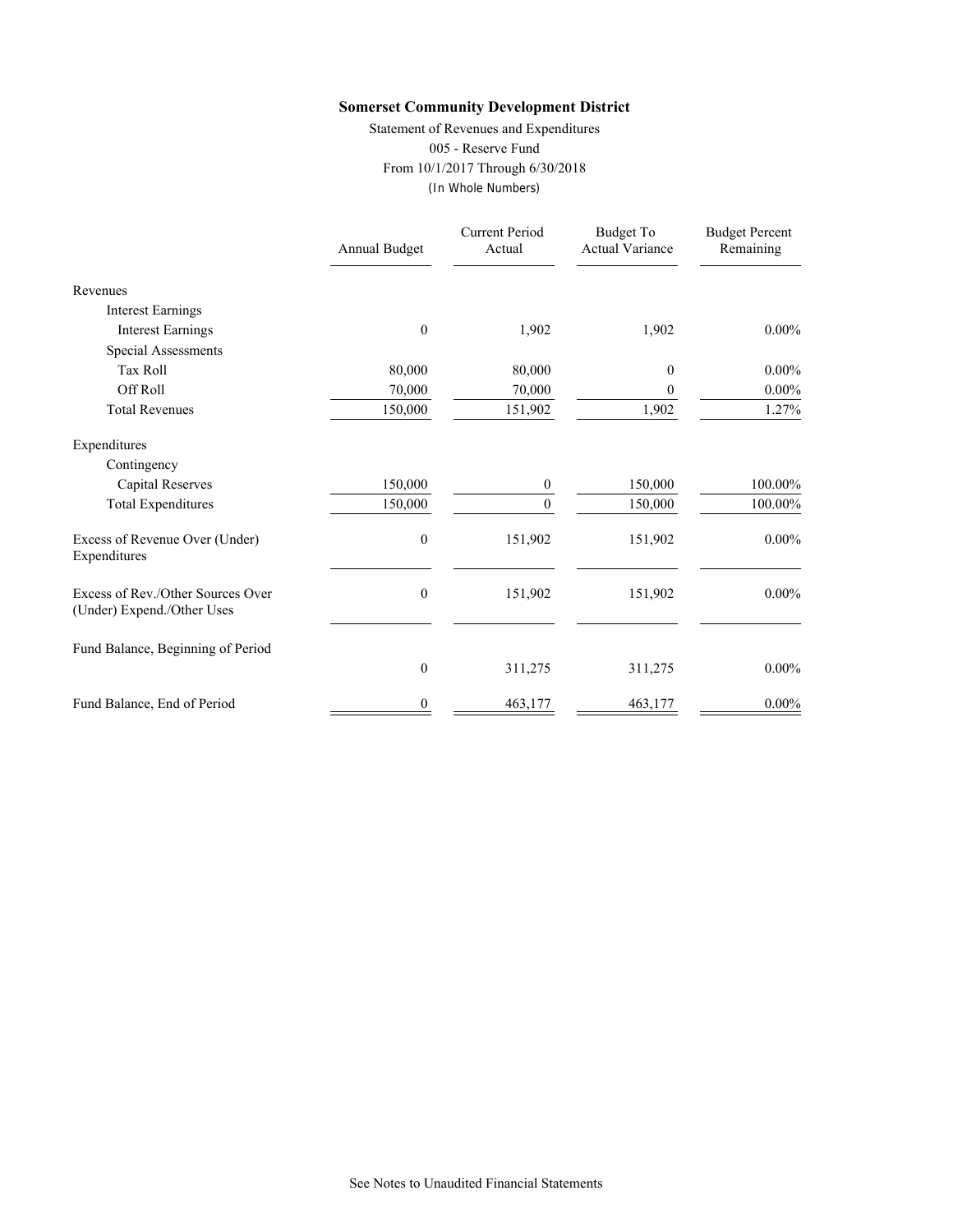Statement of Revenues and Expenditures 200 - Debt Service Fund From 10/1/2017 Through 6/30/2018 (In Whole Numbers)

|                                                                 | Annual Budget    | <b>Current Period</b><br>Actual | <b>Budget To</b><br><b>Actual Variance</b> | <b>Budget Percent</b><br>Remaining |
|-----------------------------------------------------------------|------------------|---------------------------------|--------------------------------------------|------------------------------------|
| Revenues                                                        |                  |                                 |                                            |                                    |
| <b>Interest Earnings</b>                                        |                  |                                 |                                            |                                    |
| <b>Interest Earnings</b>                                        | $\mathbf{0}$     | 13,258                          | 13,258                                     | $0.00\%$                           |
| Special Assessments                                             |                  |                                 |                                            |                                    |
| <b>Tax Roll</b>                                                 | 464,704          | 475,780                         | 11,076                                     | 2.38%                              |
| Off Roll                                                        | 684,855          | 684,855                         | 0                                          | $0.00\%$                           |
| <b>Total Revenues</b>                                           | 1,149,559        | 1,173,893                       | 24,335                                     | 2.12%                              |
| Expenditures                                                    |                  |                                 |                                            |                                    |
| Debt Service                                                    |                  |                                 |                                            |                                    |
| Interest                                                        | 749,559          | 731,930                         | 17,629                                     | 2.35%                              |
| Principal                                                       | 400,000          | 430,000                         | (30,000)                                   | $(7.50)\%$                         |
| <b>Total Expenditures</b>                                       | 1,149,559        | 1,161,930                       | (12, 371)                                  | $(1.08)\%$                         |
| Excess of Revenue Over (Under)<br>Expenditures                  | $\boldsymbol{0}$ | 11,963                          | 11,963                                     | $0.00\%$                           |
| Excess of Rev./Other Sources Over<br>(Under) Expend./Other Uses | $\boldsymbol{0}$ | 11,963                          | 11,963                                     | $0.00\%$                           |
| Fund Balance, Beginning of Period                               |                  |                                 |                                            |                                    |
|                                                                 | $\boldsymbol{0}$ | 1,445,663                       | 1,445,663                                  | $0.00\%$                           |
| Fund Balance, End of Period                                     | 0                | 1,457,627                       | 1,457,627                                  | $0.00\%$                           |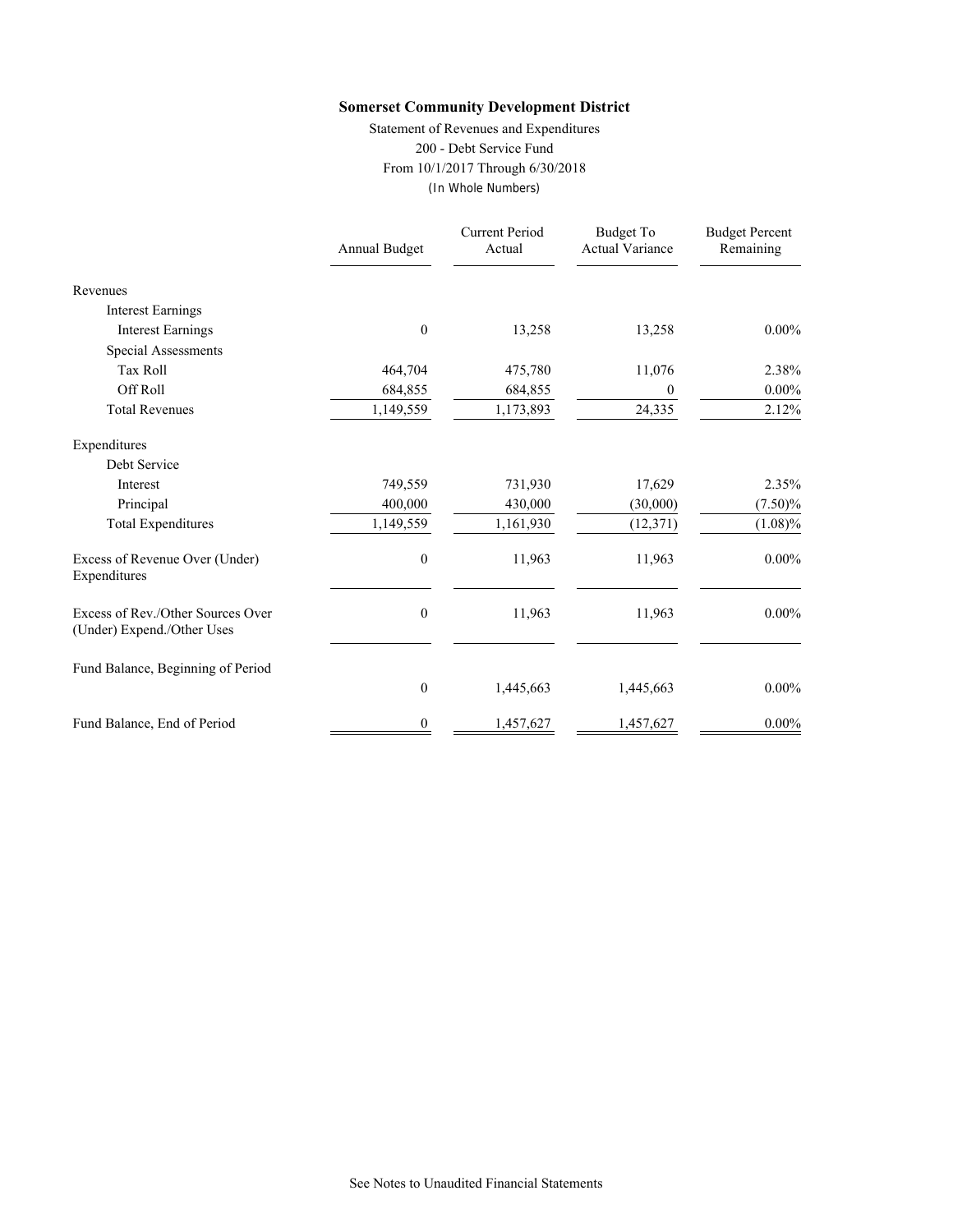#### **Somerset CDD Investment Summary June 30, 2018**

| Account                                 | Investment                                      |    | <b>Balance as of</b><br>June 30, 2018 |
|-----------------------------------------|-------------------------------------------------|----|---------------------------------------|
| The Bank of Tampa                       | Money Market Account                            | \$ | 175,246                               |
|                                         | <b>Total General Fund Investments</b>           | S  | 175,246                               |
| The Bank of Tampa ICS - Capital Reserve |                                                 |    |                                       |
| EagleBank                               | Money Market Account                            | \$ | 67,959                                |
| First Tennessee Bank Nat'l Assn         | Money Market Account                            |    | 85                                    |
| Western Alliance Bank                   | Money Market Account                            |    | 245,133                               |
|                                         | <b>Total Reserve Fund Investments</b>           |    | 313,177                               |
| US Bank Series 2005 Prepayment          | First American Treasury Obligation Fund Class Z | \$ | 28,637                                |
| US Bank Series 2005 Reserve             | First American Treasury Obligation Fund Class Z |    | 891,976                               |
| US Bank Series 2005 Revenue             | First American Treasury Obligation Fund Class Z |    | 339,298                               |
|                                         | <b>Total Debt Service Fund Investments</b>      | S  | 1,259,911                             |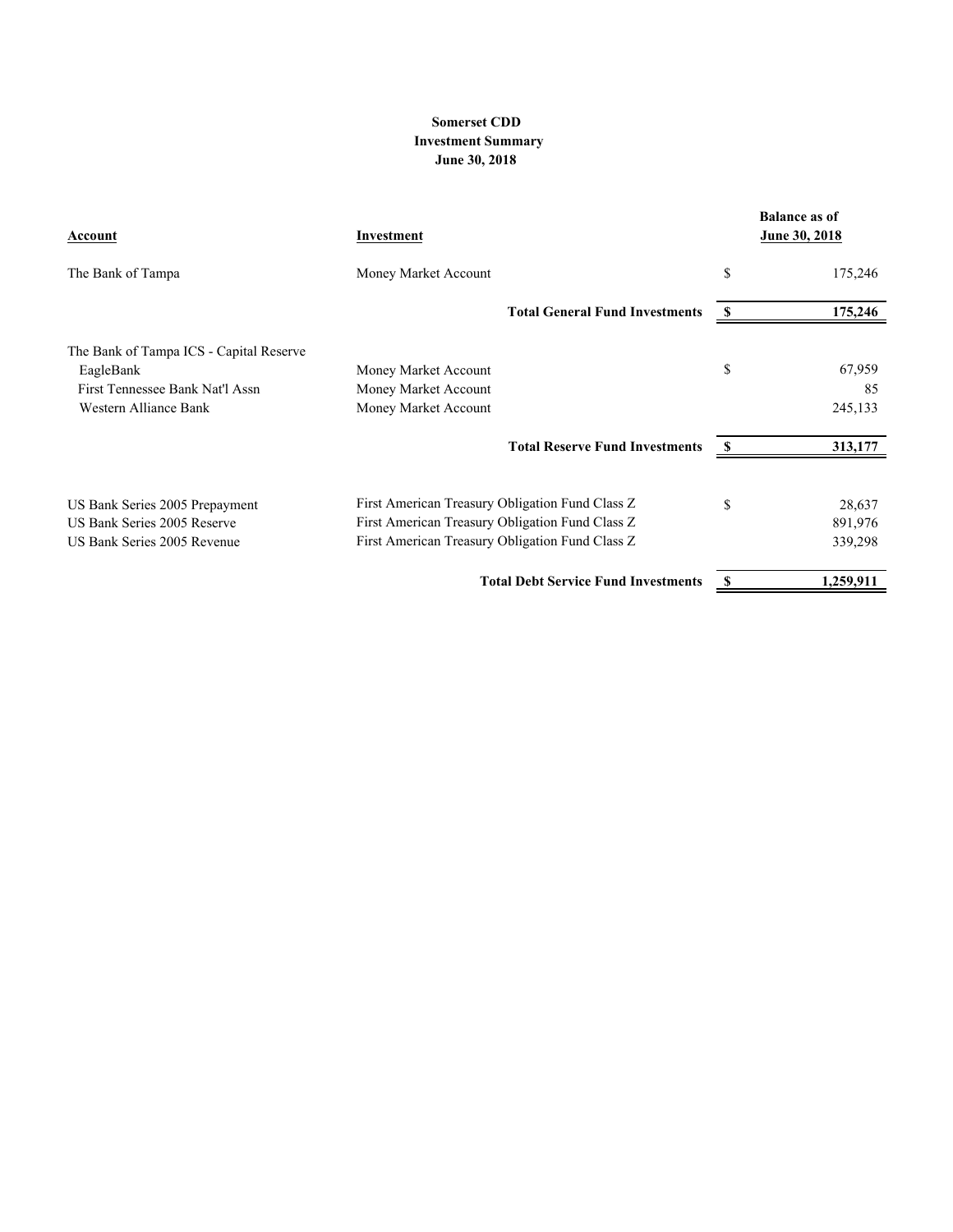Aged Payables by Invoice Date Aging Date - 6/1/2018 001 - General Fund From 6/1/2018 Through 6/30/2018

| Vendor Name                            | Invoice Date | Invoice Number    | <b>Invoice Description</b>                                         | <b>Current Balance</b> |
|----------------------------------------|--------------|-------------------|--------------------------------------------------------------------|------------------------|
| ALYS Beach Resort LLC                  | 6/20/2018    | 19501             | Other Invoices 06/18                                               | 1,926.49               |
| ALYS Beach Resort LLC                  | 6/25/2018    | 19592             | Street Light Check And<br>Repair - Weekly Pump<br>Inspection 06/18 | 1,175.00               |
| Grau & Associates                      | 6/29/2018    | 17105             | <b>Audit Services FYE</b><br>09/30/2017                            | 3,200.00               |
| ALYS Beach<br>Neighborhood Association | 6/30/2018    | 06302018          | Other Invoices<br>06/01/2018-06/30/2018                            | 7,154.50               |
| <b>Gulf Power Company</b>              | 7/3/2018     | 42245-97026 06/18 | 9954 E Cty Hwy 30A<br>Irrigation 06/18                             | 239.06                 |
| <b>Gulf Power Company</b>              | 7/3/2018     | 89919-91030 06/18 | 9396 E Cty Hwy 30A<br>Irrigation 06/18                             | 232.39                 |
| Innerlight Engineering<br>Corporation  | 7/13/2018    | 3652              | <b>Engineering Services</b>                                        | 1,900.00               |

Report Total 15,827.44

÷.